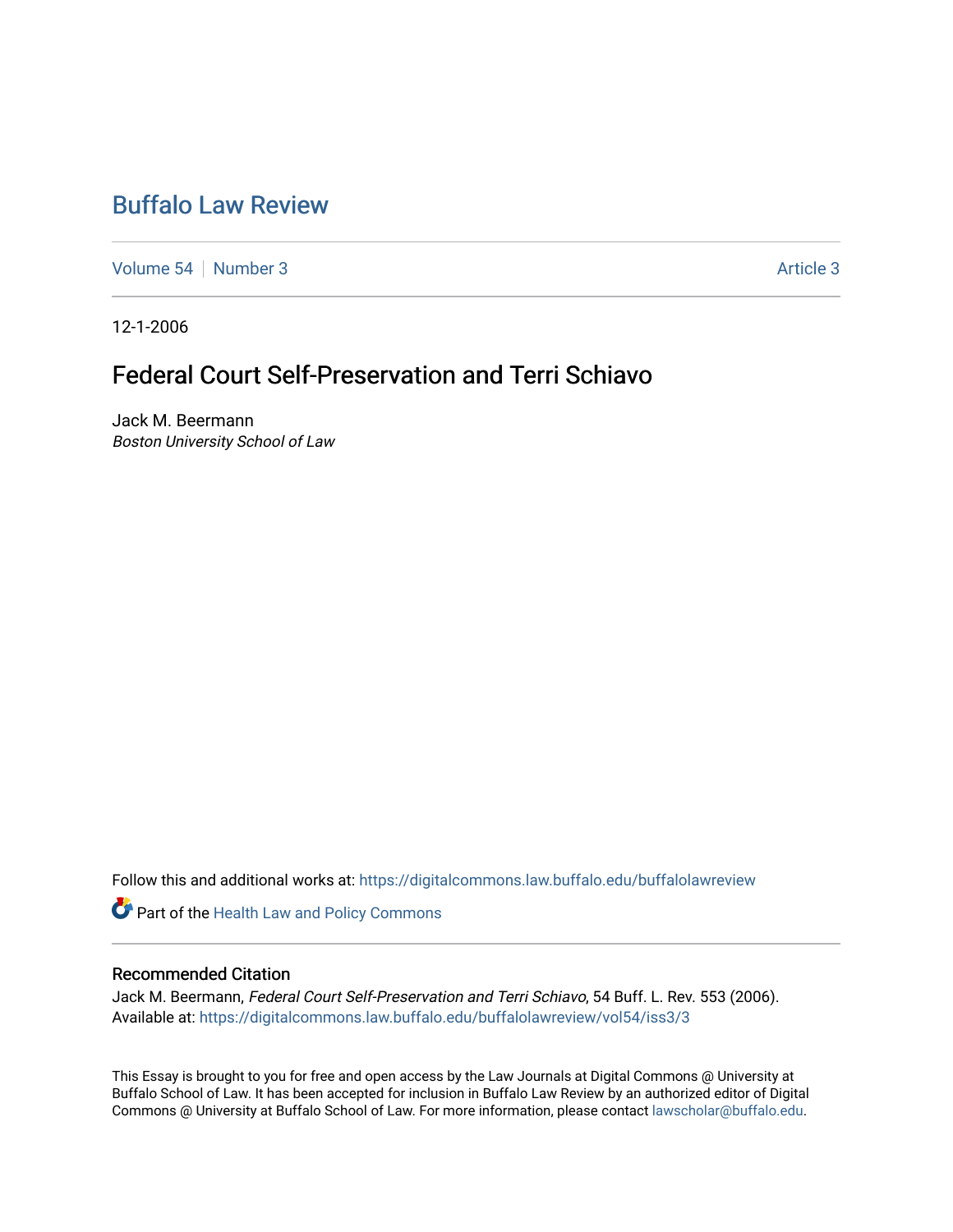## **Federal Court Self-Preservation and Terri Schiavo**

## JACK M. BEERMANNt

#### INTRODUCTION

If the federal court in Florida had granted preliminary relief to allow itself more time to consider the constitutional claims that Terri Schiavo's parents brought on her behalf, and if, as expected, those claims were ultimately rejected, the federal court would have been placed in the unenviable position of having to be the institution that made the final decision to terminate Terri Schiavo's feeding and other treatment. Although I have no way of knowing whether this fact, which has not been noted in the commentary,<sup>1</sup> actually entered into the mind of any of the federal judges who considered the case, in my view it goes a long way toward explaining why the federal court did not grant preliminary relief. I suspect that the federal judges involved in the case simply did not want to be in the position of having to issue an order that would be widely seen as the order that

t Professor of Law and Harry Elwood Warren Scholar, Boston University School of Law. Thanks to Ward Farnsworth, Gary Lawson, and Ken Simons for comments on earlier drafts and to Rachel Studinski for research assistance.

<sup>1.</sup> The closest I have seen to a reference to this factor is in Adam M. Samaha, *Undue Process: Congressional Referral and Judicial Resistance in the* Schiavo *Controversy,* 22 CONST. COMMENT. 505, 509 (2005), in which Professor Samaha notes that "federal courts have a (part-time) tradition of hesitation in controversial cases." In his contribution to the same symposium in which Professor Samaha's paper appeared, Sam Bagenstos accused the federal courts of being unduly hasty, but the primary reason he discerned for the haste was that perhaps "the federal judges assigned to the case perceived the equities as strongly tilting in favor of ending the litigation as soon as possible." *See* Samuel R. Bagenstos, *Judging the* Schiavo *Case,* 22 CONST. COMMENT. 457, 469 (2005). Professor Bagenstos also suggests that the federal judges may have been motivated by an "impulse to stand up to the political pressure," an "impulse to defend the work of the state courts" and "the general disinclination of federal judges to hear cases that feel like 'family law."' *Id.* at 473, 473 n.73.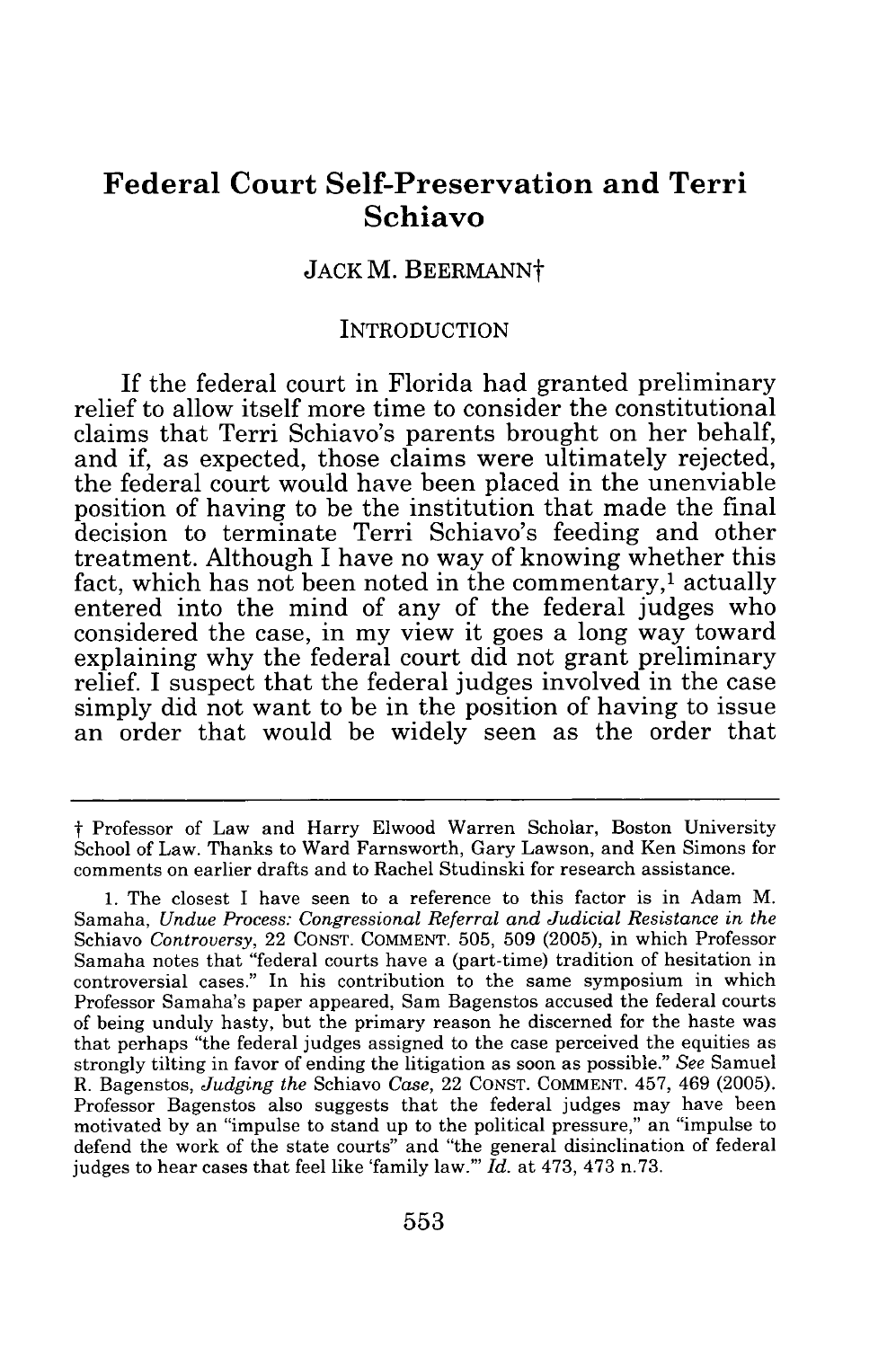resulted in the final removal of Terri Schiavo's feeding tube which, in turn, resulted in her death.

The federal court's posture in this regard is perfectly understandable. In light of the strident attacks on the federal trial and appellate court that were forthcoming after they declined to intervene, imagine the reaction had a federal court ordered preliminary relief and then later issued an order that, in effect, resulted in the removal of Terri Schiavo's feeding tube. It is the hope of this Essay that viewing the case from this perspective sheds new light on Congress's intervention into the case and on the federal judiciary's reaction to that intervention.

#### I. TERRI SCHIAVO, HER STATUTE, AND FEDERAL COURT PROCEEDINGS UNDER IT

The sad facts about the end of Terri Schiavo's life are well known, and I will not recount them here except in the barest detail.2 In 1990, when she was twenty-six years old, Terri Schiavo suffered cardiac arrest and lapsed into what doctors described as a "persistent vegetative state." She was kept alive with a tube that supplied food and water. After seven years, Mrs. Schiavo's husband sought to have the feeding tube removed, which, under Florida law, because Mrs. Schiavo did not leave written instructions, required a judicial finding by clear and convincing evidence that Terri Schiavo would not want to be kept alive in her condition. Mrs. Schiavo's parents, the Schindlers, opposed Mr. Schiavo's request, and the litigation over whether to remove the feeding tube spanned another seven years. The Florida state courts ultimately sided with Mr. Schiavo, and after many appeals and attempted intervention by the legislature and Governor of Florida, on March 18, 2005, the feeding tube was removed pursuant to court order.

On March 21, 2005, Congress passed, and the President signed, "An Act For the Relief of the Parents of Theresa<br>Marie Schiavo."<sup>3</sup> This extraordinary statute gave Marie Schiavo." This extraordinary statute gave<br>jurisdiction to a federal court in Florida to hear any federal

<sup>2.</sup> These facts are drawn from Edward J. Larson, *From* Cruzan to Schiavo: *Similar Bedfellows in Fact and at Law,* 22 CONST. COMMENT. 405, 406 (2005).

<sup>3.</sup> Pub. L. No. 109-3, 119 Stat. 15 (2005) [hereinafter "the Act" or "Terri's Law"].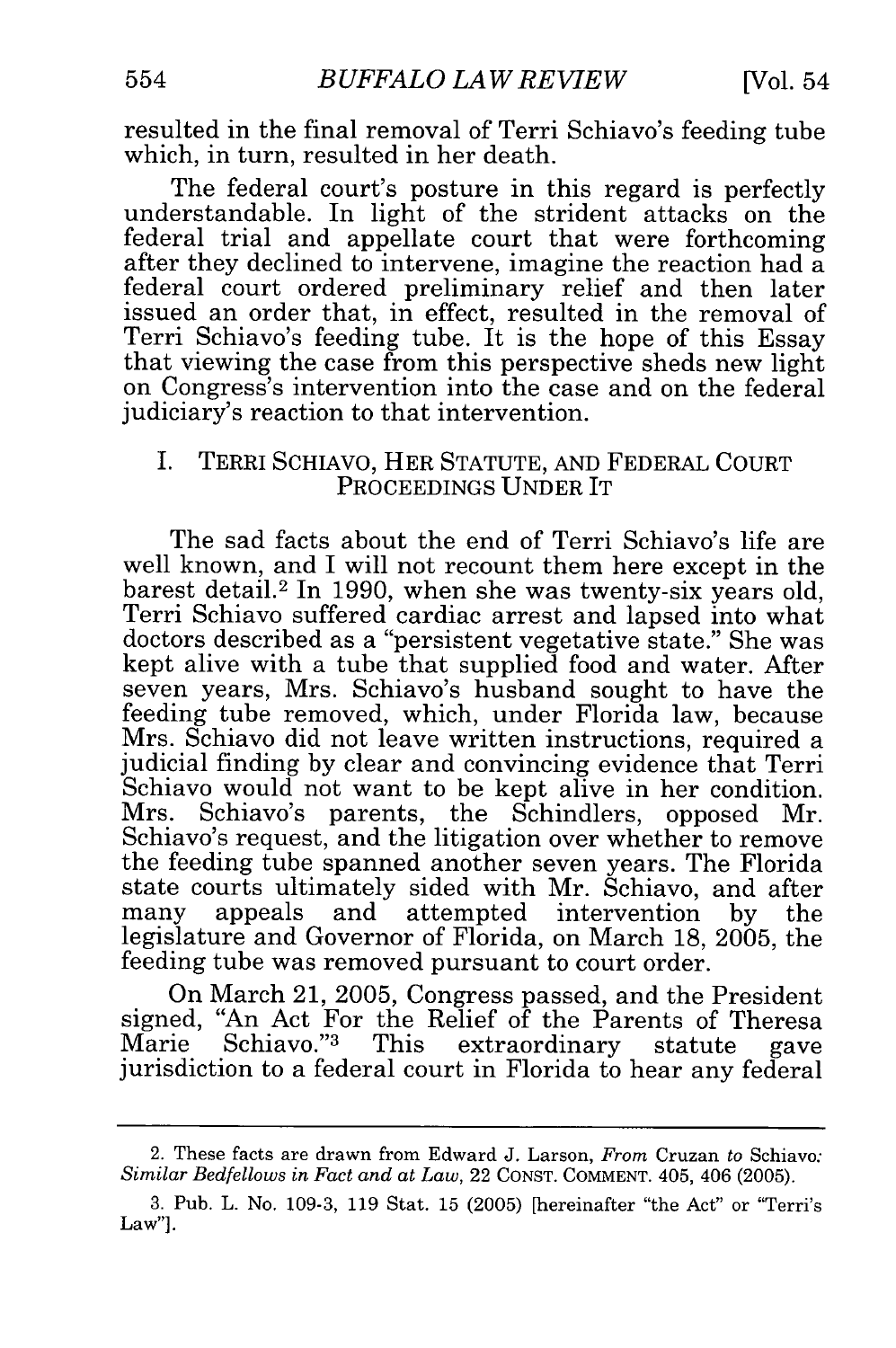constitutional or statutory claims Terri Schiavo might have, and granted her parents standing to bring those claims. The Act instructed the federal district court to decide Terri Schiavo's claims "de novo **. .** . notwithstanding any prior State court determination and regardless of whether such a claim has previously been raised, considered, or decided in State court proceedings."4 Congress was also adamant that the federal court decide the case without regard to any prudential grounds for deference to ongoing state court proceedings, providing that "[t]he District Court shall entertain and determine the suit without any delay or abstention in favor of State court proceedings, and abstention in favor of State court proceedings, regardless of whether remedies available in the State courts have been exhausted."5

The Act was also clear about remedies. Section 3 provided that:

After a determination of the merits of a suit brought under this Act, the District Court shall issue such declaratory and injunctive relief as may be necessary to protect the rights of Theresa Marie Schiavo under the Constitution and laws of the United States relating to the withholding or withdrawal of food, fluids, or medical treatment necessary to sustain her life. $6$ 

On the matter of rights, Congress was clear that it was not creating any. In section 5 of the Act, Congress specified that "[n]othing in this Act shall be construed to create rights not otherwise Constitution and laws of the United States or of the several States."<sup>7</sup>

Shortly (within hours) after the Act became law, the Schindlers filed suit on Terri's behalf in the United States District Court for the Middle District of Florida, alleging numerous constitutional and statutory violations and seeking preliminary and permanent injunctive relief. On March 22, 2005, one day after the Act became law, the district court denied all relief, including a temporary order which would have required the reinsertion of the feeding

- *6. Id. §* 3.
- 7. *Id.* **§** 5.

<sup>4.</sup> *Id.* **§** 2.

<sup>5.</sup> *Id.*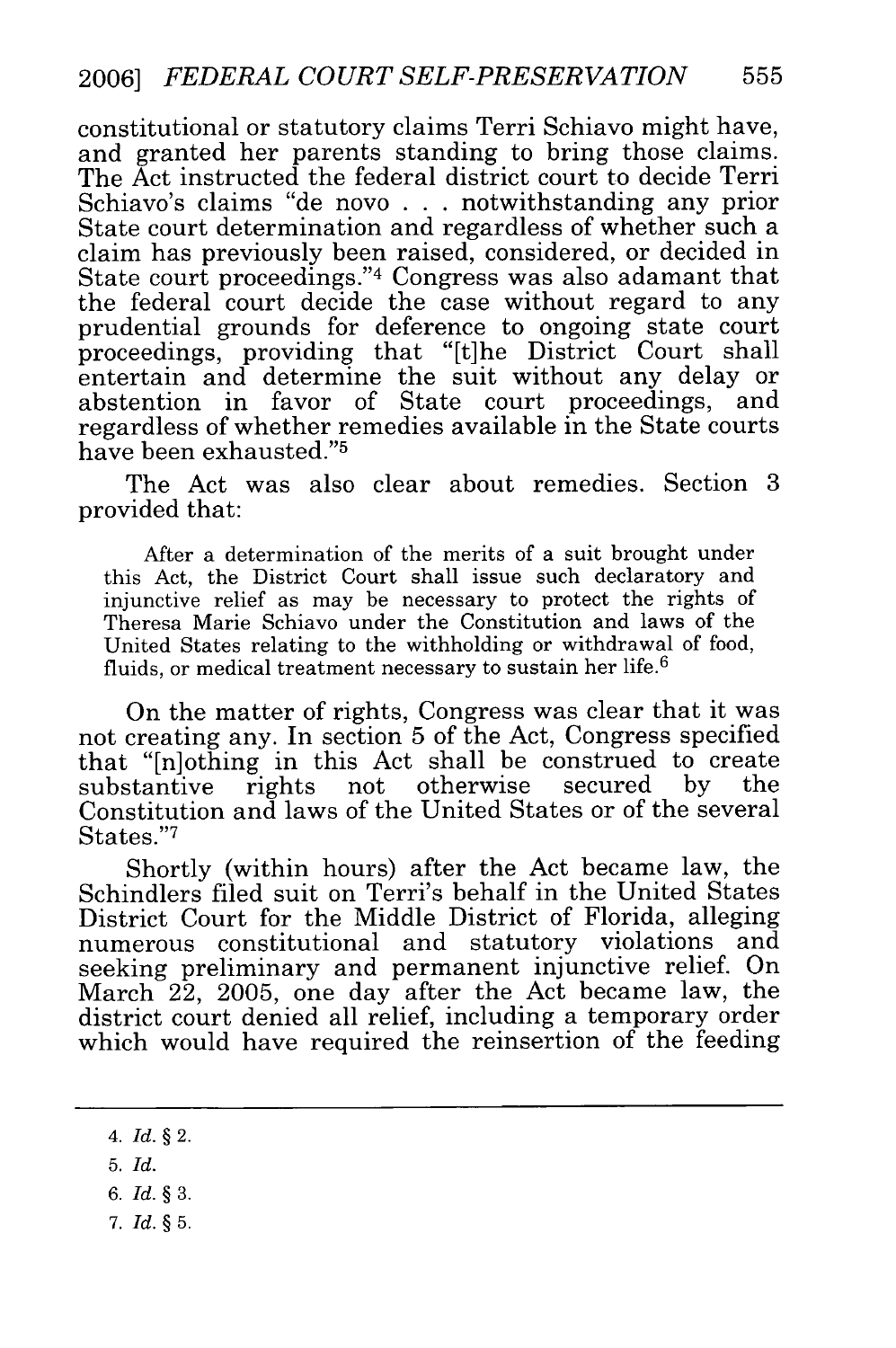tube while the court considered the merits of the case. In a key legal conclusion, the district court found that nothing in the Act altered the traditional requirements for granting preliminary relief. The court stated:

A district court may grant a preliminary injunction only if the moving party shows that:

(1) it has a substantial likelihood of success on the merits;

(2) irreparable injury will be suffered unless the injunction issues;

(3) the threatened injury to the movant outweighs whatever damage the proposed injunction may cause the opposing party; and

(4) if issued, the injunction would not be adverse to the public interest.8

Although the federal court found that factors two, three, and four weighed in favor of granting preliminary relief-especially factor two, that Terri would suffer irreparable harm (death) if preliminary relief were deniedit found that the Schindlers did not establish a sufficient likelihood of success on the merits to warrant preliminary relief. **9**

To decide whether a preliminary injunction was warranted, in its opinion issued the day after the case began, the district court analyzed numerous constitutional claims raised on Terri's behalf, and found them all wanting. 10 The next day, one day after the district court denied preliminary relief, the United States Court of Appeals for the Eleventh Circuit affirmed the district court's decision<sup>11</sup> and denied rehearing en banc,<sup>12</sup> finding no abuse of discretion in the district court's determination that the Schindlers had not demonstrated a sufficient likelihood

<sup>8.</sup> Schiavo *ex rel.* Schindler v. Schiavo, 357 F. Supp. 2d 1378, 1383 (M.D. Fla. 2005), *aff'd* 403 F.3d 1223, *reh'g denied,* 403 F.3d 1261, *stay denied,* 544 U.S. 945 (2005).

*<sup>9.</sup> Id.*

<sup>10.</sup> *Id.* at 1384-88.

<sup>11.</sup> Schiavo *ex rel.* Schindler v. Schiavo, 403 F.3d 1223, 1226 (11th Cir. 2005), *reh'g denied,* 403 F.3d 1261, *stay denied,* 544 U.S. 945 (2005).

<sup>12.</sup> Schiavo *ex rel.* Schindler v. Schiavo, 403 F.3d 1261 (11th Cir. 2005) (denying rehearing en banc), *stay denied,* 544 U.S. 945 (2005).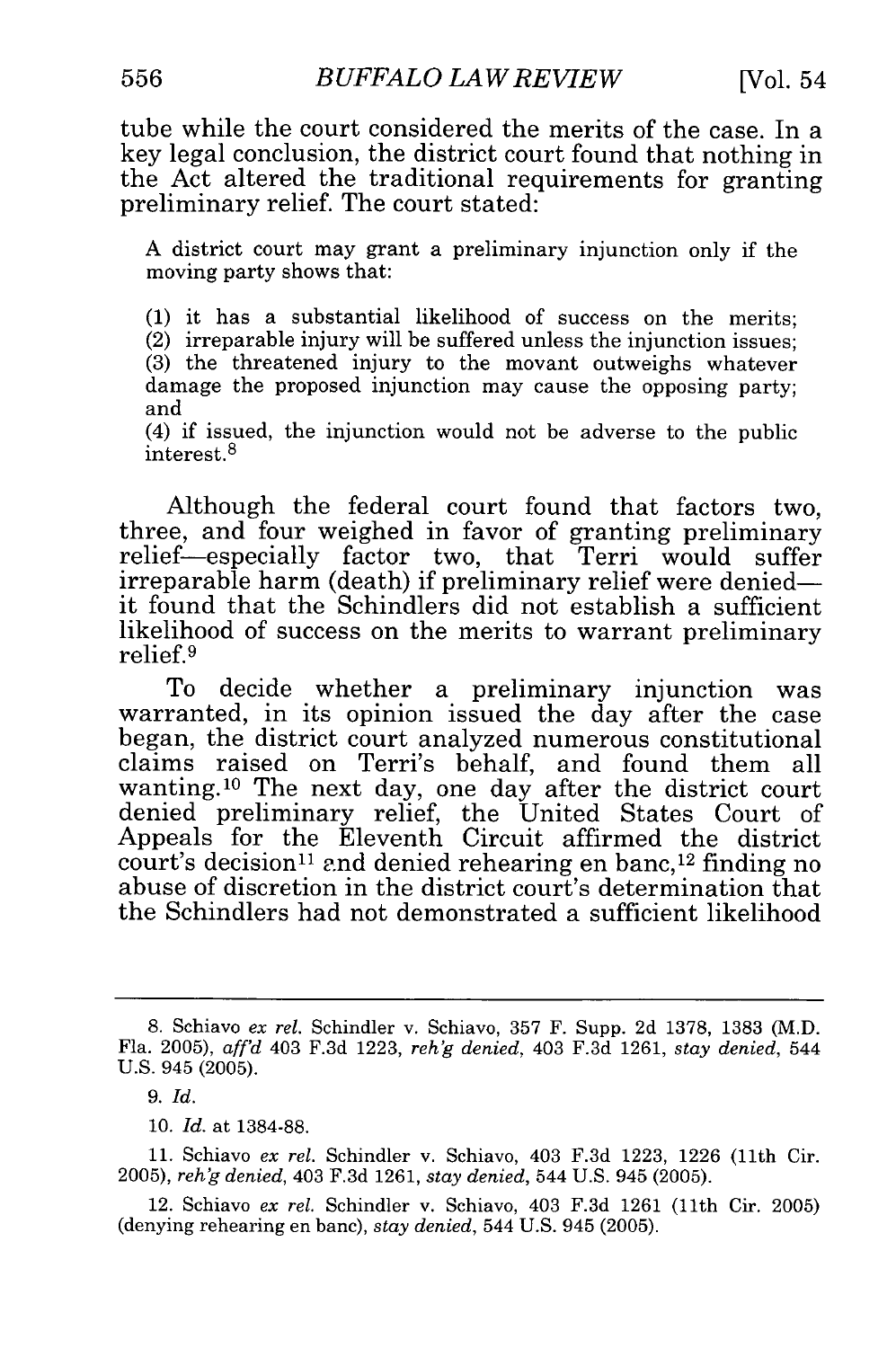of success on the merits to justify preliminary relief.13 Again, the key ruling by the court of appeals, which was made after an examination of the legislative history of the Act which discussed the precise issue, was that the Act had not modified the standard for granting preliminary relief.14 The day after that the Supreme Court of the United States denied a stay of the lower court's order pending the submission of a petition for certiorari.<sup>15</sup> In the meanwhile, the Schindlers had filed an amended complaint and request for preliminary relief, raising additional constitutional and statutory claims. Preliminary relief under this complaint was denied by both the district court<sup>16</sup> and court of appeals 17 on March 25, 2005. Rehearing and rehearing en banc were denied on March 30, 2005,<sup>18</sup> and that same day the Supreme Court once again denied a stay of the lower court's order pending certiorari.<sup>19</sup> Thus, all litigation under Terri's Law was completed in nine short days. Terri Schiavo died on March 31, 2005.

### II. CRITICISM OF THE FEDERAL COURT'S ACTIONS UNDER TERRI'S LAW

The federal courts were swiftly and strongly condemned for their handling of the litigation brought by the Schindlers on behalf of Terri.<sup>20</sup> The principal criticism made in the media and in a dissenting opinion in the court of appeals, was that the federal courts rushed to judgment for no reason, since Terri Schiavo was not in immediate

15. Schiavo *ex rel.* Schindler v. Schiavo, 544 U.S. 945 (2005).

16. Schiavo *ex rel.* Schindler v. Schiavo, 358 F. Supp. 2d 1161 (M.D. Fla.), *aff'd,* 403 F.3d 1289 (lth Cir.) (per curiam), *reh'g denied,* 404 F.3d 1282 (11th Cir.), *reh'g en banc denied,* 404 F.3d 1270 (11th Cir.), *stay denied,* 544 U.S. 957 (2005).

17. Schiavo *ex rel.* Schindler v. Schiavo, 403 F.3d 1289 (11th Cir.) (per curiam), *reh'g denied,* 404 F.3d 1282 (11th Cir.), *reh'g en banc denied,* 404 F.3d 1270 (11th Cir.), *stay denied,* 544 U.S. 957 (2005).

18. Schiavo *ex rel.* Schindler v. Schiavo, 404 F.3d 1282 (11th Cir.), *reh'g en banc denied,* 404 F.3d 1270 (11th Cir.), *stay denied,* 544 U.S. 957 (2005).

19. Schiavo *ex rel.* Schindler v. Schiavo, 544 U.S. 957 (2005).

20. *See, e.g.,* William Yardley, *On the Day After, Attending to the Details of Death,* N.Y. TIMES, April 2, 2005, at A8.

<sup>13. 403</sup> F.3d at 1226.

<sup>14.</sup> *Id.* at 1227-28.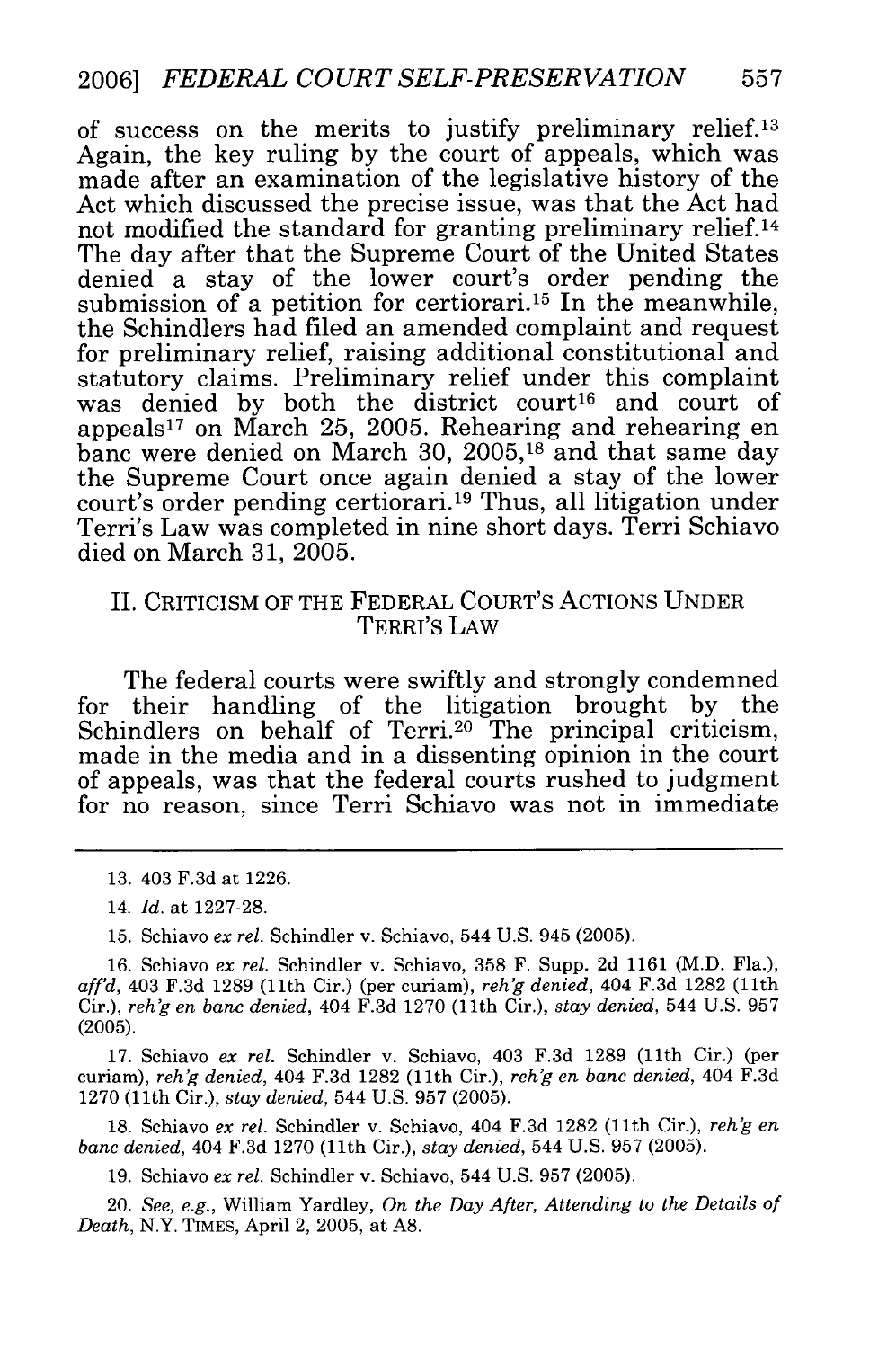danger at the time treatment and feeding were halted and certainly would have lived long enough to allow for more careful deliberation-if only the federal courts had ordered preliminary relief that would have resulted in the temporary reinsertion of the feeding tube.

This criticism was accompanied by a charge that the courts had, in effect, thumbed their noses at Congress. As Judge Wilson stated in dissent at the Court of Appeals:

The entire purpose for the statute was to give the federal courts an opportunity to consider the merits of Plaintiffs' constitutional claims with a fresh set of eyes. Denial of Plaintiffs' petition cuts sharply against that intent, which is evident to me from the language of the statute, as well as the swift and unprecedented manner of its enactment. Theresa Schiavo's death, which is imminent, effectively ends the litigation without a fair opportunity to fully consider the merits of Plaintiffs' constitutional claims **....**

**..** [R]efusing to grant the equitable relief would, through Theresa Schiavo's death, moot the case and eliminate federal jurisdiction. This deprivation would directly contravene Congress's recent enactment granting jurisdiction in this case.<sup>21</sup>

The reaction to the federal courts' inaction was extreme. Then-House Majority Leader Tom Delay threatened the federal judges involved in the case with impeachment, declaring "[t]his loss happened because our legal system did not protect the people who need protection most, and that will change. The time will come for the men responsible for this to answer for their behavior, but not today."<sup>22</sup> Calls for impeachment of the federal judges involved were widespread. The director of the Christian Defense Coalition was quoted as saying "[i]mpeachment of federal judges needs to be put on the table and needs to be discussed."<sup>23</sup> A web commentator stated that "every federal judge involved in the execution of Terri Schiavo has violated his/her office as judge and has committed the high crime of being an accessory to murder. Therefore every

<sup>21.</sup> Schiavo *ex rel.* Schindler v. Schiavo, 403 F.3d 1223, 1237-39 (11th Cir.) (Wilson, J., dissenting); *see also* Bagenstos, *supra* note 1, at 466-73.

<sup>22.</sup> Bill Sammon, *Pro-Lifers Hear Call to Overhaul 'Arrogant" Judiciary,* WASH. TIMES, Apr. 1, 2005, at **Al.**

<sup>23.</sup> Yardley, *supra* note 20.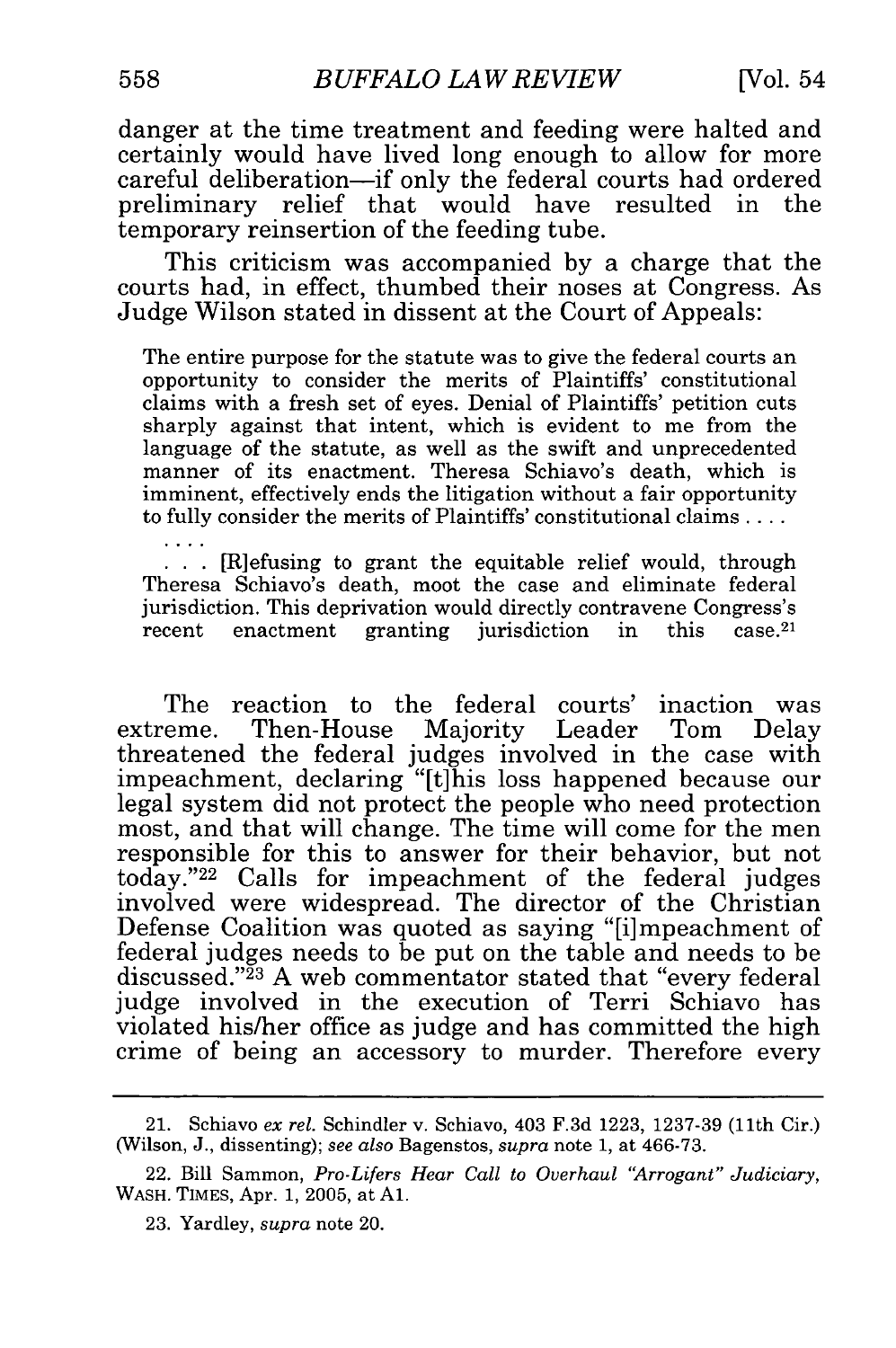judge so tainted *must* be impeached by Congress and removed from the bench."24 The author of these words posted a paper on the internet linking the *Schiavo* decision to the *Dred Scott* case.<sup>25</sup> Ironically, the federal courts that declined to intervene were charged with "judicial activism" on the ground that Congress intended for them to get involved by deciding the merits, and acting contrary to Congress's clearly expressed intent was activist.

A premise of this criticism appears to be that it would have been relatively costless for the federal court to issue a temporary restraining order or preliminary injunction staying the effectiveness of the state court decision ordering the removal of the feeding tube. The main purpose of this Essay is to dispute that point. There are several important factors to keep in mind in this regard. First, this was not a situation in which preliminary relief would have merely maintained the status quo. By the time the case reached the federal court, the status quo had been altered by the state court that ordered the removal of Terri Schiavo's feeding tube. At this point, a federal court order suspending the effectiveness of the state court order would have altered the status quo by requiring the reinsertion of the tube. <sup>26</sup>

Second, and obviously related, the federal judges who heard Terri Schiavo's case must have known full well that if they granted preliminary relief, it would be they, and not the state judge, who would appear to have ordered the final removal of the feeding tube. Although technically the federal judge would be merely allowing the state court's order to take effect, that technicality would not conceal the fact that the removal of the reinserted tube would be the direct result of an order by a federal court, either the district court or court of appeals, when it rejected Terri Schiavo's claims on the merits.

<sup>24.</sup> Gary Amos, *Impeach all Judges in the Terri Schiavo Case* (2005), http://www.freerepublic.com/focus/f-news/1380607/posts (emphasis in original).

<sup>25.</sup> *See* Gary Amos, *Dred Scott and Terri Schiavo: The Long and Tortured Death of the 14th Amendment At the Hands of the Federal Judiciary* (2005), http://www.therealitycheck.org/GuestColumnist/dredscott-terrischiavo-4.pdf.

<sup>26.</sup> The court of appeals understood that preliminary relief would have altered rather than preserved the status quo because it would have required the reinsertion of the feeding tube. *See* 403 F.3d at 1225 n.1.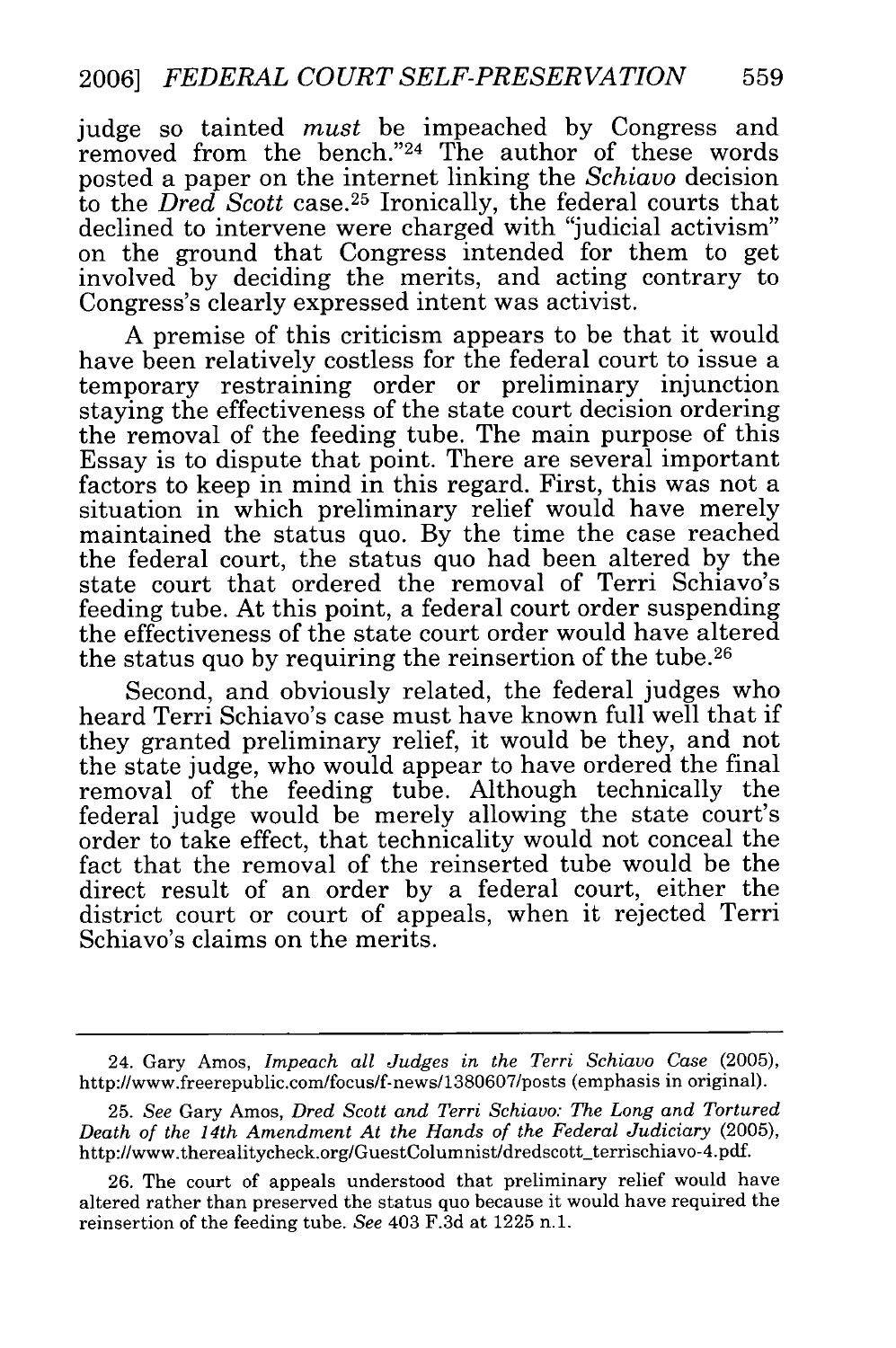Viewed in this light, the stress the federal courts placed on the "probability of success on the merits" prong of the requirements for ordering preliminary relief makes sense. Had the federal court been acting before the tube had been removed, an order preserving the status quo would have had a relatively minor impact. Given that Terri Schiavo had been on life support for fifteen years, allegedly against what she would have wanted, a few more weeks or months while the federal courts heard and decided the merits of the constitutional claims raised by her parents would not have been such a great intrusion on her autonomy. Once the tube was removed, the stakes were much higher, because the federal court would have been, in effect, ordering the reinsertion of the tube.27 Any such order would have placed the federal court in the awkward position of being the last actor before the feeding tube was removed once and for all.

In light of these consequences, it would be understandable if the federal court, without explicitly changing the standard, required a higher probability of success on the merits than usual. This, of course, opened the court's decision to criticism from the supporters of Terri's Law who had expected, or at least hoped, that Terri Schiavo would be kept alive while the court considered the constitutional claims brought on her behalf. But the court may have anticipated even greater criticism if, after granting preliminary relief, its dissolution of a preliminary injunction or temporary restraining order had been the immediate cause of Terri Schiavo's death.

#### III. SHOULD THE FEDERAL JUDGES HAVE REACTED AS THEY DID?

Suppose I am correct that the federal judges hearing Terri Schiavo's case refused to grant preliminary relief to allow for a fuller, calmer consideration of the merits of the constitutional claims brought on Terri Schiavo's behalf to avoid having to issue the final order that would result in

<sup>27.</sup> Even though reinsertion would have been more intrusive than an order that resulted in simply maintaining preexisting treatment, the district court explicitly found that reinsertion was not so intrusive as to preclude preliminary relief. *See* Schiavo *ex rel.* Schindler v. Schiavo, 357 F. Supp. 2d 1378, 1383 (M.D. Fla. 2005) ("To the extent Defendants urge that Theresa Schiavo would be harmed by the invasive procedure reinserting the feeding tube, this court finds that death outweighs any such harm.").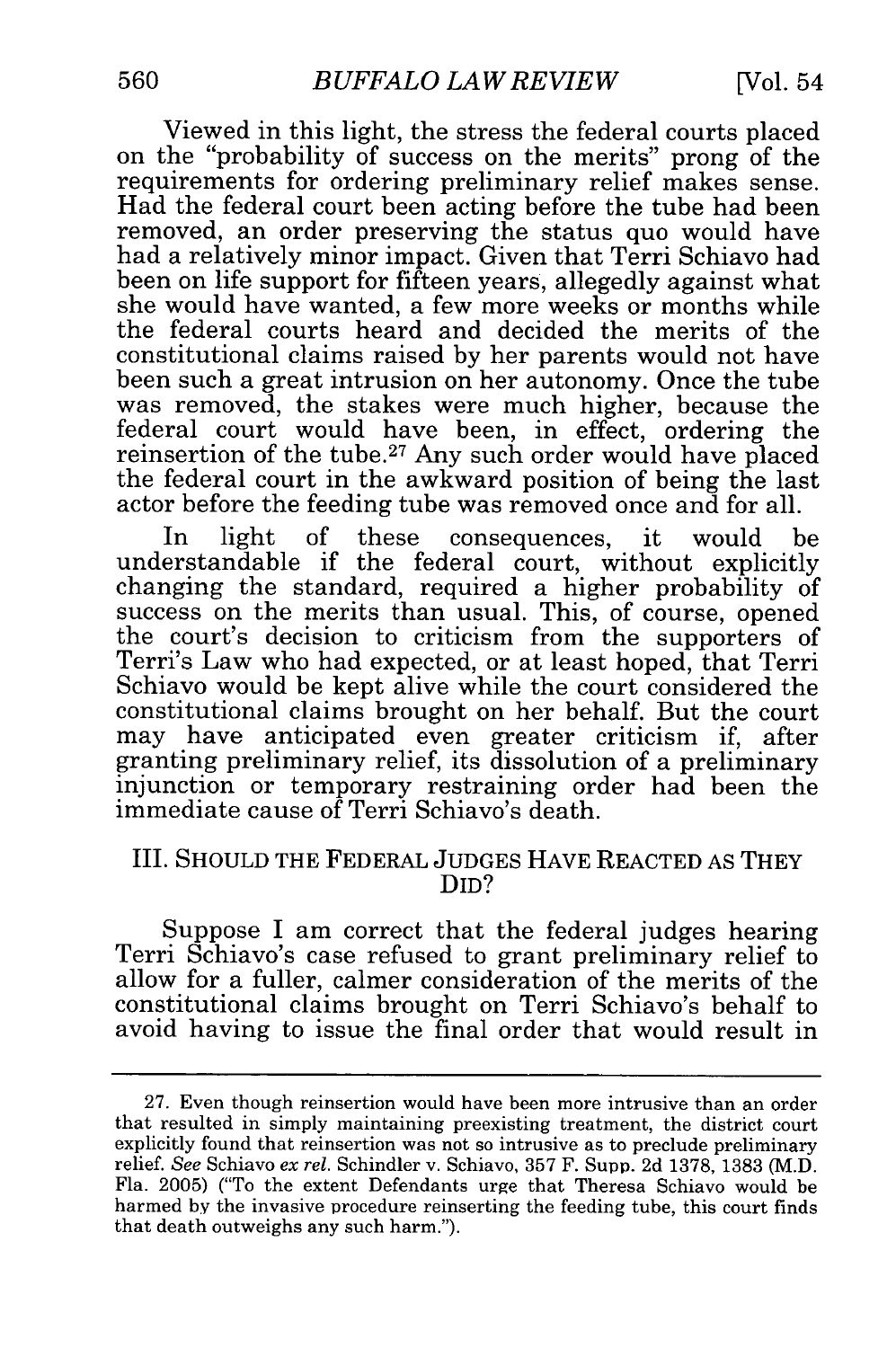the removal of Terri Schiavo's feeding tube. Suppose further that one reason for this reluctance was fear of the reaction to such an order, perhaps combined with a feeling that it was improper for Congress to drop the matter in the lap of the federal courts without providing any substantive guidance at all. The question then becomes whether this is legitimate behavior for a federal court. Should a federal court take into account the public reaction to its rulings? Stated this way, it seems that the answer is an easy "no." It is contrary to the ideal of justice for a court to take into account the reaction to its rulings, and the constitutional guarantees of independence enjoyed by federal judges are designed to immunize them from these types of considerations. The ideal is for judges to decide based only on the merits of the case before them. *Fiat justitia, ruat coelum,* even if, when the heavens descend, the wrath of the world is visited upon the deciding judges.

As is so often true, things are not so simple. Do we really want or expect judges to decide all cases without regard to the popular reaction to their decisions? I think not, and there are prudential doctrines of judicial selfgovernance that can be explained, at least in part, by fear of damage to the status of the judicial system that can result from a perception that the judiciary has made decisions that overstep the bounds of what is viewed as appropriate judicial behavior.

One argument against the propriety of the federal court avoiding a complete consideration of Terri Schiavo's case is that Congress clearly instructed it to reach the merits of the claims. Congress declared: "The District Court shall entertain and determine the suit without any delay or abstention in favor of State court proceedings."28 This is the provision that the federal court is most clearly charged with violating-if not in letter, at least in spirit. Congress also wrote its remedial provision on the assumption that the federal court would reach the merits of Mrs. Schiavo's claims: *"After a determination of the merits* of a suit brought under this Act, the District Court shall issue such declaratory and injunctive relief as may be necessary to protect the rights of Theresa Marie Schiavo . . . . "29 These

<sup>28.</sup> Pub. L. No. 109-3, § 2, 119 Stat. 15, 15 (2005).

<sup>29.</sup> *Id.* § 3 (emphasis supplied).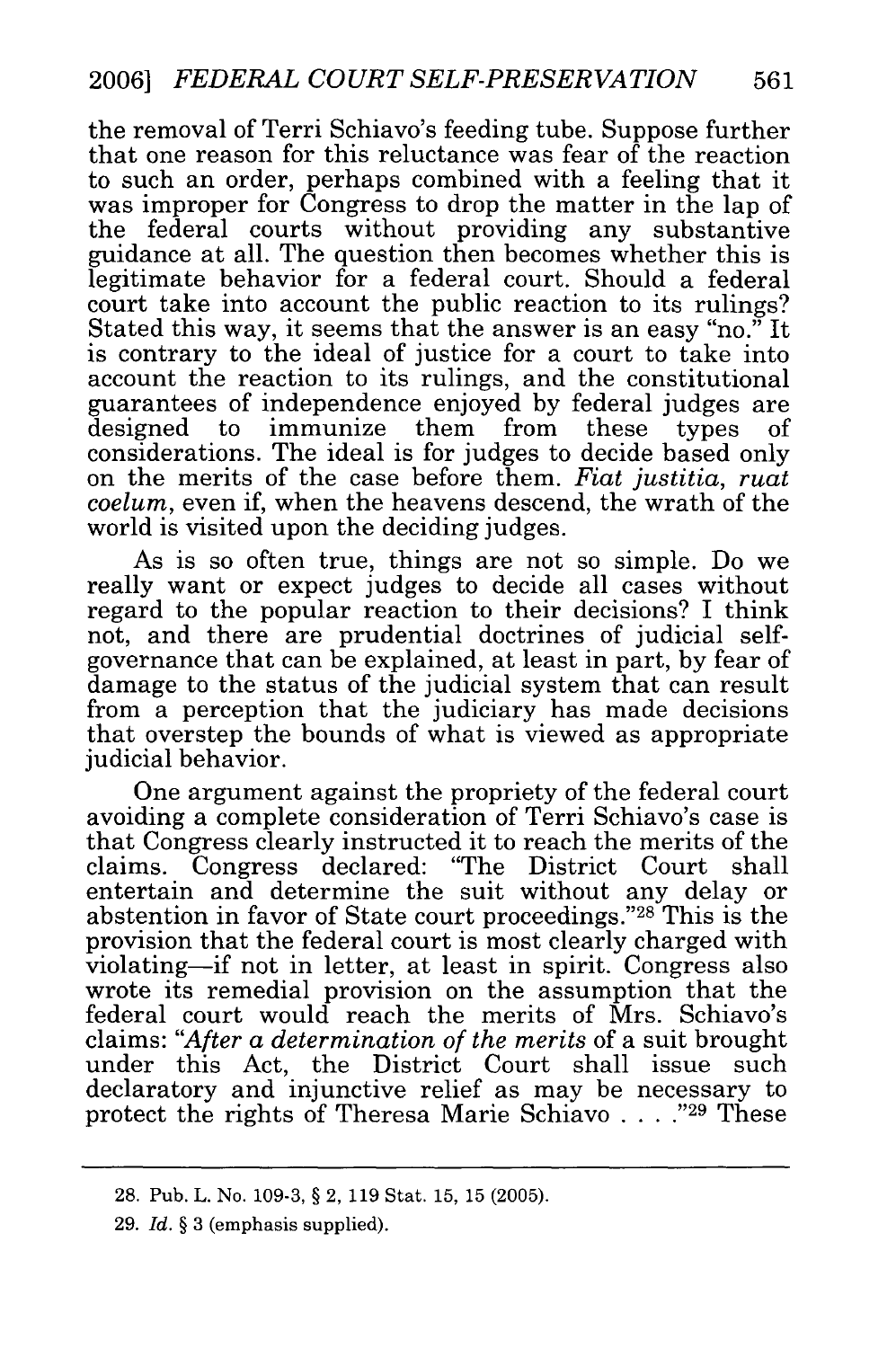provisions counsel strongly against any attempt by the court to avoid reaching the merits for prudential or other reasons.

Despite the strength of the implications of the foregoing statutory provisions, Terri Schiavo's case presented problems that counseled in favor of judicial restraint. The first problem is that, while Congress ordered the federal court to decide the case, it explicitly disavowed any intent to create substantive law. In section 5 of the Act, in somewhat illogical fashion, Congress declared: "Nothing in this Act shall be construed to created substantive rights not otherwise secured by the Constitution and laws of the United States or of the several States."<sup>30</sup> (Illogical because the language implies that the Act does create rights that are otherwise secured, a logical impossibility since, if they are otherwise secured, Congress obviously did not create them in the Act.) This placed the federal court under compulsion to decide a case in a very unsettled area of the law. While some people might confidently assert that Terri Schiavo's federal rights were violated,<sup>31</sup> I daresay that for

31. *See, e.g.,* Michael Stokes Paulsen, *Killing* Terri *Schiavo,* 22 CONST. COMMENT. 585 (2005). Professor Paulsen argues that because the structure of Florida law places the state court in the position of, in effect, ordering the killing of a patient, the Constitution requires that the court employ the criminal law's "beyond a reasonable doubt" standard. While Professor Paulsen presents a compelling case for extreme judicial care in dealing with the lives of people like Terri Schiavo, I am not so confident that he correctly states an established principle of constitutional law. I also note that, although the Florida court in Mrs. Schiavo's case appears to have relied on relatively flimsy evidence to conclude that, by clear and convincing evidence, she would have been against continued treatment, Florida's definition of "clear and convincing evidence" appears to be close to, but not quite, a civil equivalent of "beyond a reasonable doubt." *See* 0. Carter Snead, *The (Surprising) Truth about* Schiavo: *A Defeat for the Cause of Autonomy,* 22 CONST. COMMENT. 383, 391, 394-404 (2005); *see also In re* Davey, 645 So. 2d 398 (Fla. 1994):

There must be more than a "preponderance of the evidence," but the proof need not be "beyond and to the exclusion of a reasonable doubt." This intermediate level of proof entails both a qualitative and quantitative standard. The evidence must be credible; the memories of the witnesses must be clear and without confusion; and the sum total of the evidence must be of sufficient weight to convince the trier of fact without hesitancy. "[C]lear and convincing evidence requires that the evidence must be found to be credible; the facts to which the witnesses testify must be distinctly remembered; the testimony must be precise and explicit and the witnesses must be lacking in confusion as to the

<sup>30.</sup> *Id. §* 5.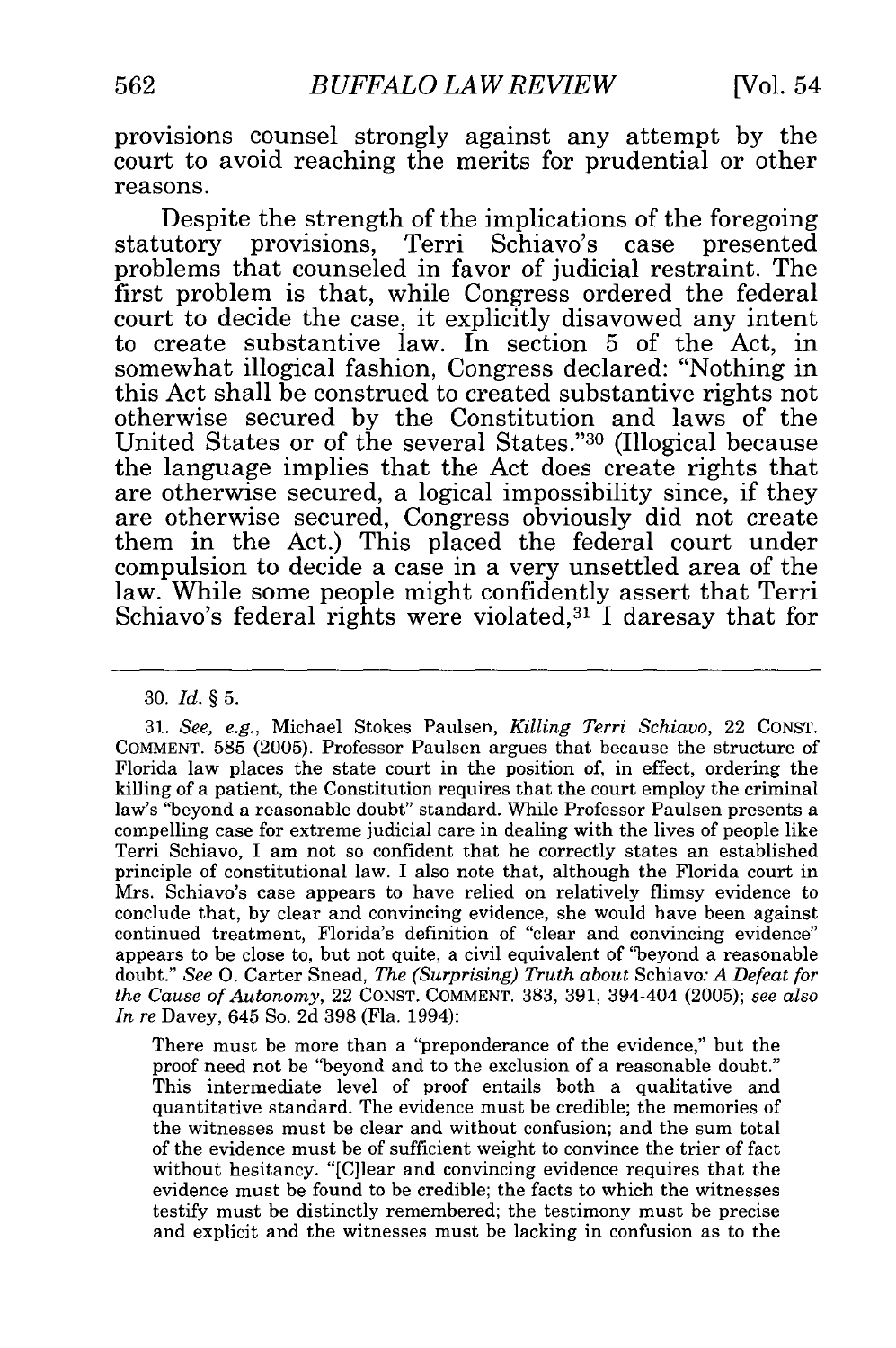most of us there is a great deal of uncertainty over whether Florida's scheme or its application to Terri Schiavo's situation violated, or even came close to violating, any recognized constitutional right.

Congress's failure to create substantive rights coupled with the lack of clarity of any preexisting constitutional rights 32 amounted to an instruction to the federal court to engage in the sort of judicial activism for which federal courts are so often condemned. It should not be surprising that the federal judges' reactions to this were decidedly negative. Here is the conservative legal community, they might think, usually against judicial activism, egging us on to create new rights on behalf of a dying adult when they condemn us if we create new rights for other groups that suffer from discrimination or government overreaching. If for no other reason than the ability to think, if not say, "gotcha," a federal judge might be extremely reluctant to create new rights in this area in light of the decades of criticism federal courts have endured for creating rights in other areas. Congress was inviting the federal court to stick its neck out and create a new right when members of Congress are often among the federal courts' most vocal critics when they do just that.

The reaction might have been different had Congress specified a legal standard for the federal court to use in deciding the case. Congress might have adopted Michael Paulsen's standard and stated, as enforcement of the due

In the *Schiavo* case itself, while the Florida appellate court did not define "clear and convincing evidence," it characterized the standard as very high and stated that in such cases there should be a preference for maintaining life. *See* Schindler v. Schiavo *(In re* Schiavo), 780 So. 2d 176, 179 (Fla. Dist. Ct. App. 2001) ("In making this difficult decision, a surrogate decision-maker should err on the side of life **....** In cases of doubt, we must assume that a patient would choose to defend life in exercising his or her right of privacy." (quoting *In re* Browning, 543 So. 2d 258, 273 (Fla. Dist. Ct. App. 1989))).

32. *See, e.g.,* Samaha, *supra* note 1, at 509.

facts in issue. The evidence must be of such weight that it produces in the mind of the trier of fact a firm belief or conviction, without hesitancy, as to the truth of the allegations sought to be established."

*Id.* at 404 (quoting Slomowitz v. Walker, 429 So. 2d 797, 800 (Fla. Dist. Ct. App. 1983)) (internal citation omitted).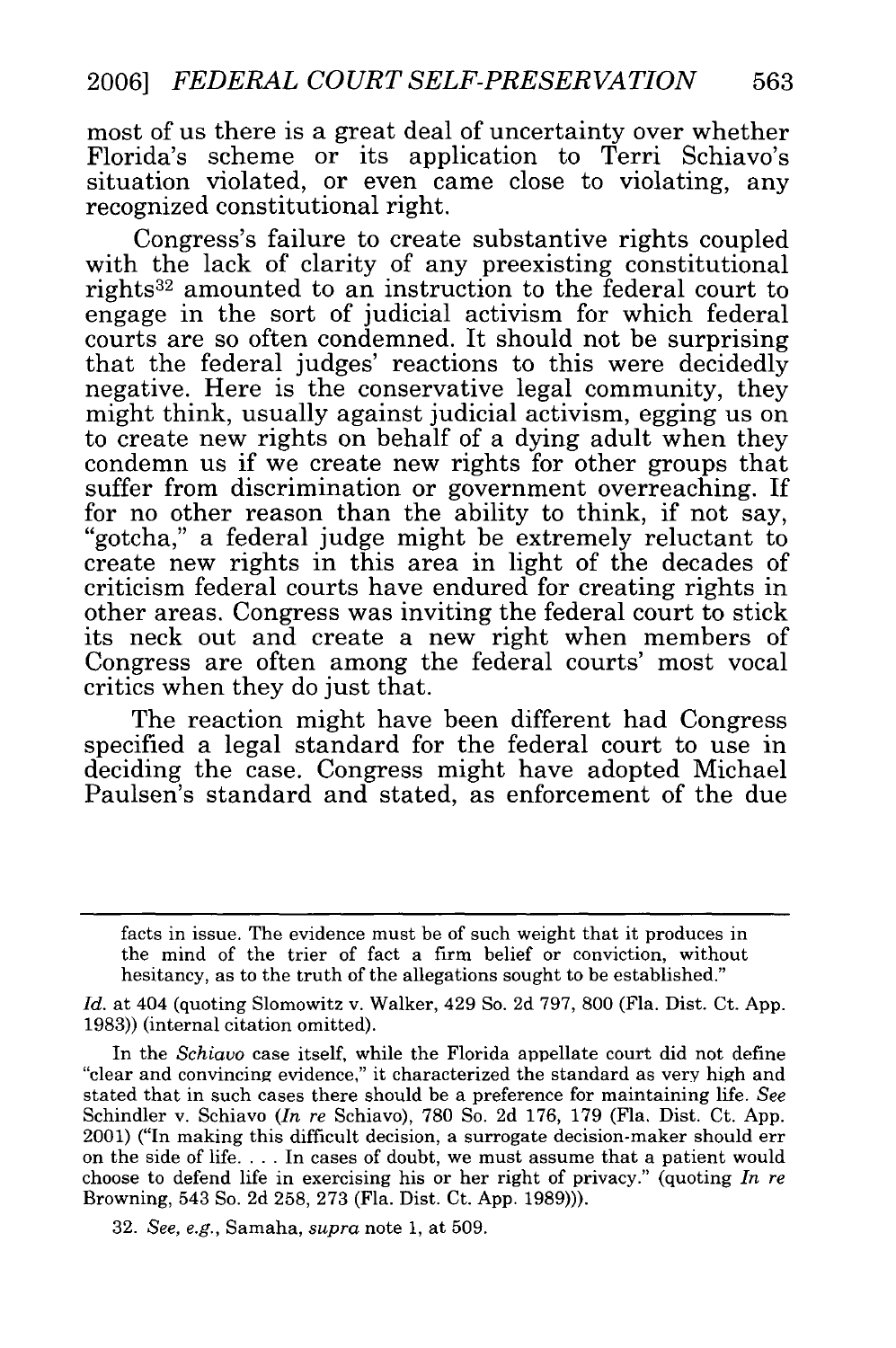process clause, 33 that "the federal court shall order the reinstatement and continuation of life-saving treatment, including feeding and hydration, unless it appears beyond a reasonable doubt that cessation of such treatment would have been Terri Schiavo's wishes in this situation." Under that standard the federal court might have ordered that treatment be maintained, but if the federal court had still decided against relief, at least blame would have been shared with Congress, since the court's opinion presumably would have concluded that under the legal standard specified by Congress, the Schindlers were not entitled to relief.

Accepted doctrines of judicial self-restraint reveal other areas in which federal judges are sensitive to the reactions others might have to their rulings. For example, in an article I published almost twenty years ago, I argued that abstention doctrines can be understood, against the charge that abstention intrudes on Congress's power to regulate the jurisdiction of the federal courts, at least in part. as matters of judicial self-preservation.<sup>34</sup> The argument is similar to the primary reason attributed to the veto power. The President's veto power is primarily designed to provide him with the ability to resist laws that intrude on his powers. It is only secondarily about adding a national perspective designed to improve the quality of laws.35

Federal courts may need an effective mechanism to prevent Congress from dropping every controversial matter in their laps. This is especially true when, as with Terri's Law, Congress hands the courts the hot potato without substantive guidance, making any decision on the merits a responsibility of the federal courts alone. If the federal courts are overloaded with controversial cases, they may not have the political capital necessary when a strong independent court is most needed, i.e., when a federal court

<sup>33.</sup> Whether such a statute is within Congress's power to enforce the fourteenth amendment is unclear. *See generally* City of Boerne v. Flores, 521 U.S. 507 (1997).

<sup>34.</sup> *See generally* Jack M. Beermann, *"Bad" Judicial Activism and Liberal Federal-Courts Doctrine: A Comment on Professor Doernberg and Professor Redish,* 40 CASE W. RES. L. REV. 1053 (1990).

<sup>35.</sup> *See* THE FEDERALIST No. 73, at 443 (Alexander Hamilton) (Clinton Rossiter ed., 1961); *see also* J. Richard Broughton, *Rethinking the Presidential Veto,* 42 HARv. J. ON LEGIS. 91, 102-03 (2005).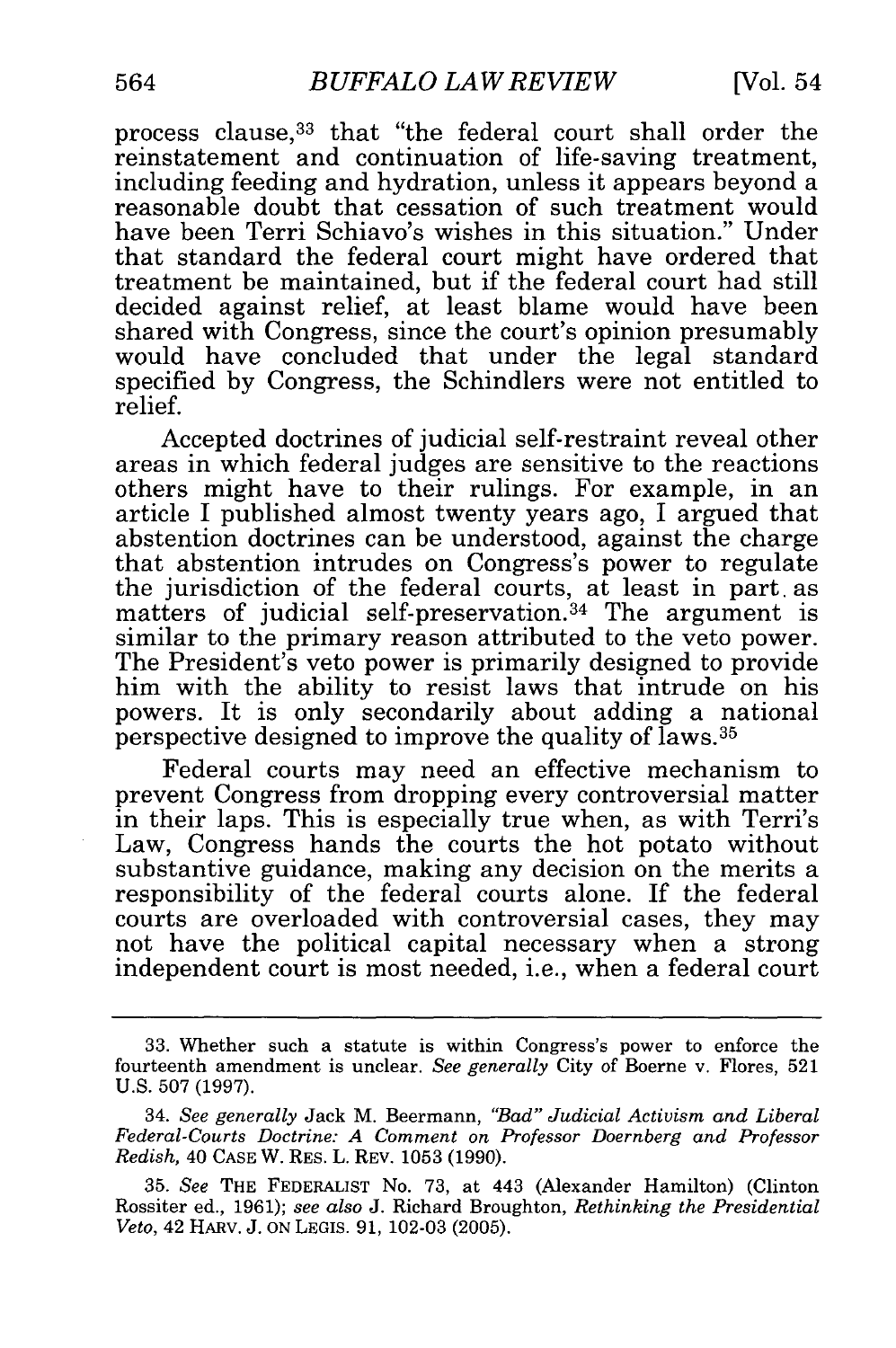is called upon to protect federal rights against the clearly expressed will of Congress, the President, or both in areas such as civil rights enforcement or constitutional voting rights. Abstention and related doctrines such as the preference against deciding constitutional cases provide the courts with mechanisms for regulating their agenda to preserve the political capital of the federal courts. 36 The underlying idea is that the reaction of the political community to controversial decisions may reduce the federal courts' ability to act in the future.

Similarly, doctrines aimed at avoiding friction with states, state courts, and state policies<sup>37</sup> are concerned, at least in part, with the reactions of others (such as judges on those state courts) to federal court decisions.<sup>38</sup> Friction with state courts arises most strongly when federal courts intervene into ongoing state proceedings, but it is also a concern anytime federal courts evaluate the constitutionality of state practices, construe unclear state law, or reexamine matters that have been previously litigated in the state courts. The Supreme Court has shaped abstention and related doctrines to avoid federal-state friction by minimizing confrontations between the federal courts and state governments, including the state courts.<sup>39</sup> The Supreme Court itself is so concerned that, when it reverses a state court, its instructions on remand are

37. See Younger v. Harris, 401 U.S. 37, 41 (1971); Railroad Comm'n v. Pullman Co., 312 U.S. 496, 500-01 (1941).

38. *See* Preiser v. Rodriguez, 411 U.S. 475, 490 (1973) (discussing habeas corpus exhaustion requirement as avoiding potential friction arising from federal court scrutiny of state court procedures).

39. *See* Rizzo v. Goode, 423 U.S. 362, 379-81 (1976) (discussing federal court restraint when called upon to issue injunctions affecting the administration of state criminal justice).

<sup>36.</sup> As Hart & Wechsler's Federal Courts casebook explains, in recounting the discussion of constitutional avoidance in Alexander Bickel's *The Least Dangerous Branch,* "[a]ccording to Bickel, this technique of constitutional avoidance is necessary to accommodate the Court's role as the ultimate enforcer of constitutional 'principle' with competing demands of 'prudence' and expediency that counsel the Court sometimes to avoid constitutional decisions that aroused political constituencies would be unwilling to accept." Richard H. Fallon, Jr., et al, HART & WECHSLER'S THE FEDERAL COURTS AND THE FEDERAL SYSTEM 87 (5th ed. 2003) (citing ALEXANDER BICKEL, THE LEAST DANGEROUS BRANCH: THE SUPREME COURT AT THE BAR OF POLITICS 127 (1962)). Fallon also notes that judicial exercise of this power is not without its critics, including Gerald Gunther, who termed it "the neo-Brandeisian fallacy." *Id.*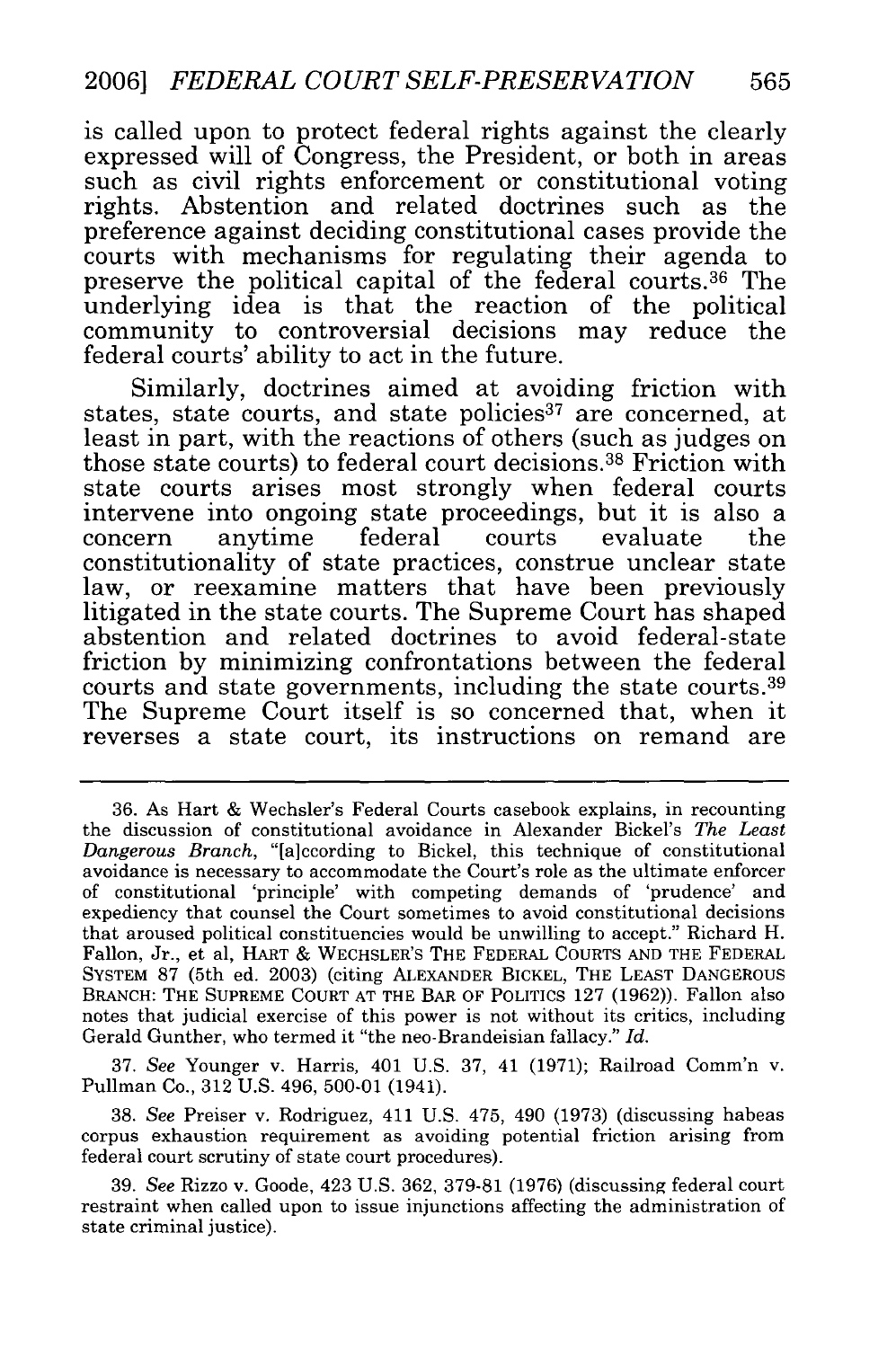gentler than when it reverses a federal court, telling the state court that further proceedings should be "not inconsistent" with its opinion in the case, rather than ordering further proceedings "consistent" with its opinion as it does with federal courts.

In another context, members of the Supreme Court have expressed the view that the very legitimacy of the Supreme Court depends on how its decisions are received by the public at large. In their joint opinion declining to overrule decisions protecting the right to abortion, three Justices explained: "the Court's legitimacy depends on making legally principled decisions under circumstances in which their principled character is sufficiently plausible to be accepted by the Nation."40 While this may seem to some a shockingly low standard of legitimacy, if failure to adhere to precedent is perceived by federal judges as a potential threat to the public's acceptance of court decisions as authoritative, so might a decision to terminate Terri Schiavo's life support given the highly charged climate that surrounded Congress's action on her behalf.

Owing to the provision in Terri's Law purporting to require the federal court to decide the case without regard to abstention in deference to state court proceedings, abstention in name may not have been the appropriate response. However, given the long history of federal courtcreated doctrines that manifest concern for how federal court decisions are likely to be received, it should have come as no surprise that the district court and court of appeals found a way to avoid putting themselves in a position to be the court that issued the order that removed Terri Schiavo's life support. That the decision was based doctrinally on the requirements for preliminary injunctive relief rather than on an abstention doctrine is not important. What is important is that the federal courts, trial and appellate, avoided taking action that would have ultimately subjected them to even more disdain than they must have known they would provoke by quickly denying preliminary relief.

In a sense, the standard for granting preliminary relief functioned in Terry Schiavo's case as a sort of abstention doctrine. In many cases, the denial of preliminary relief is simply a strong signal to the applicant that his or her

<sup>40.</sup> Planned Parenthood v. Casey, 505 U.S. 833, 836 (1992).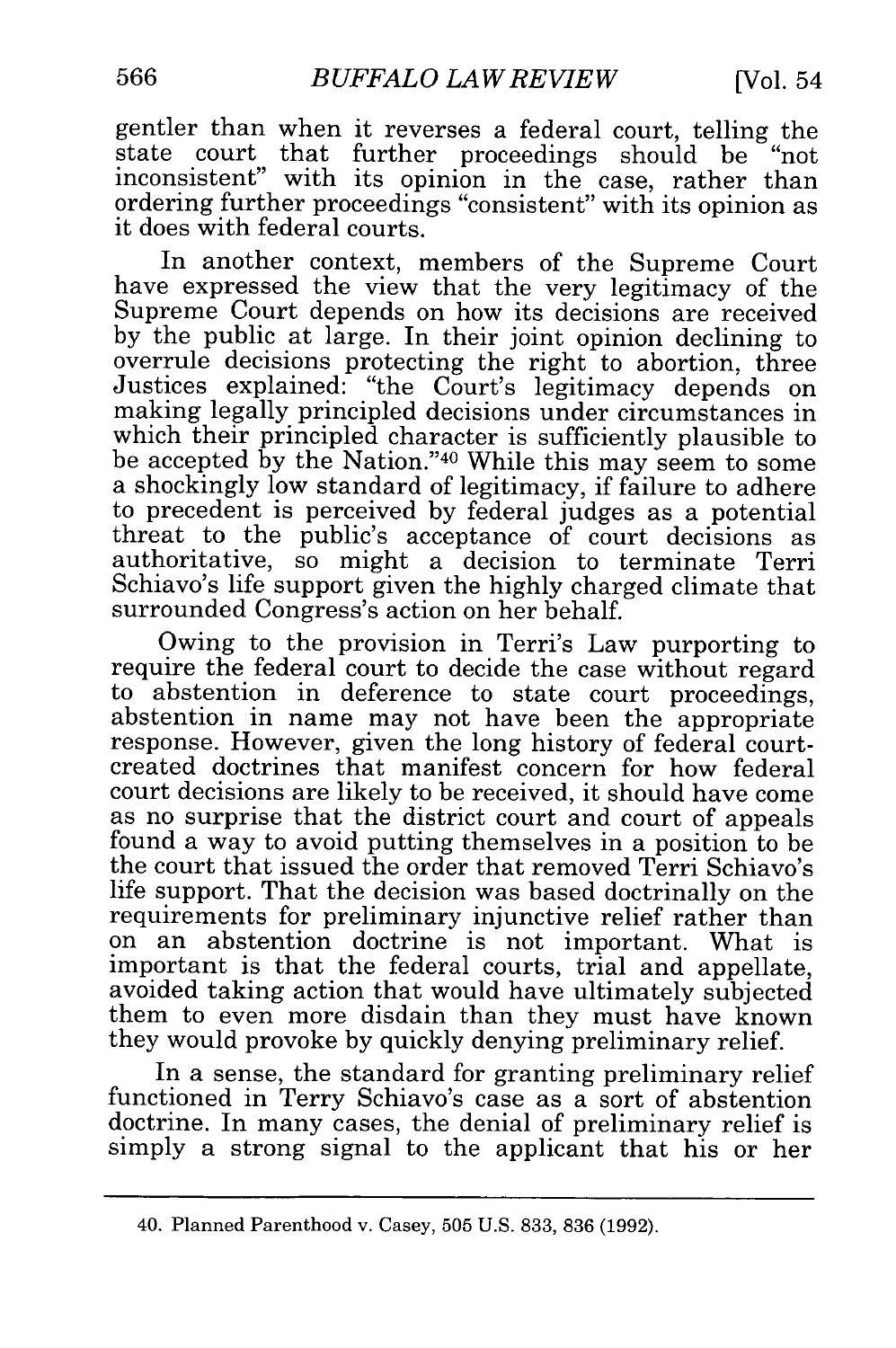resources might be put to better use than pursuing the litigation, especially when the denial is based on the court's conclusion that the plaintiff has not demonstrated sufficient likelihood of success on the merits. Terri Schiavo's case may be an extreme example of a different basis for denying preliminary relief, to protect the federal court from entanglement in a messy situation. If Terri Schiavo's claims were destined to be rejected anyway, there was no good reason for the federal court to get all tangled up in such a controversial matter by ordering the reinsertion of her feeding tube, just so the federal court would have to dissolve the order and have the tube removed in a week, a month, or a year.

In sum, in my view, the federal trial and appellate courts' quick action and denial of preliminary relief can be explained by the realization that granting preliminary relief would have put the federal courts in the position of being the institution that would have been perceived to have ordered, once and for all, the removal of Terri Schiavo's feeding tube and other life-sustaining treatment. It should be no surprise that the federal courts were anxious to avoid the great controversy that would have arisen in that event. As a final pass at considering whether federal courts should be concerned with the reaction to their decisions, I offer a few reasons for a modest conclusion in the courts' favor. First and foremost, as the famous statement attributed to President Andrew Jackson illuminates, 41 the federal courts depend on the Executive Branch to enforce their judgments. More generally, the courts need the cooperation of the other branches to function, whether it involves adequate funding from Congress, adequate protection from the U.S. Marshalls, or cooperation from the Department of Justice and its U.S. Attorneys. It would not be a positive development if the federal courts were under constant attack and isolation within the government. Finally, while there is no question that the insulation of the federal courts is in many respects important to the maintenance of the federal courts as a

<sup>41.</sup> In speaking about the decision of the Supreme Court in *Worcester v. Georgia,* 31 U.S. 515 (1832), which held that states have no power to regulate within the territory of Indian tribes, President Jackson is reputed to have stated: "John Marshall has made his decision: now let him enforce it!" *See 1* HORACE GREELEY, THE AMERICAN CONFLICT 106 (1864) (emphasis omitted).